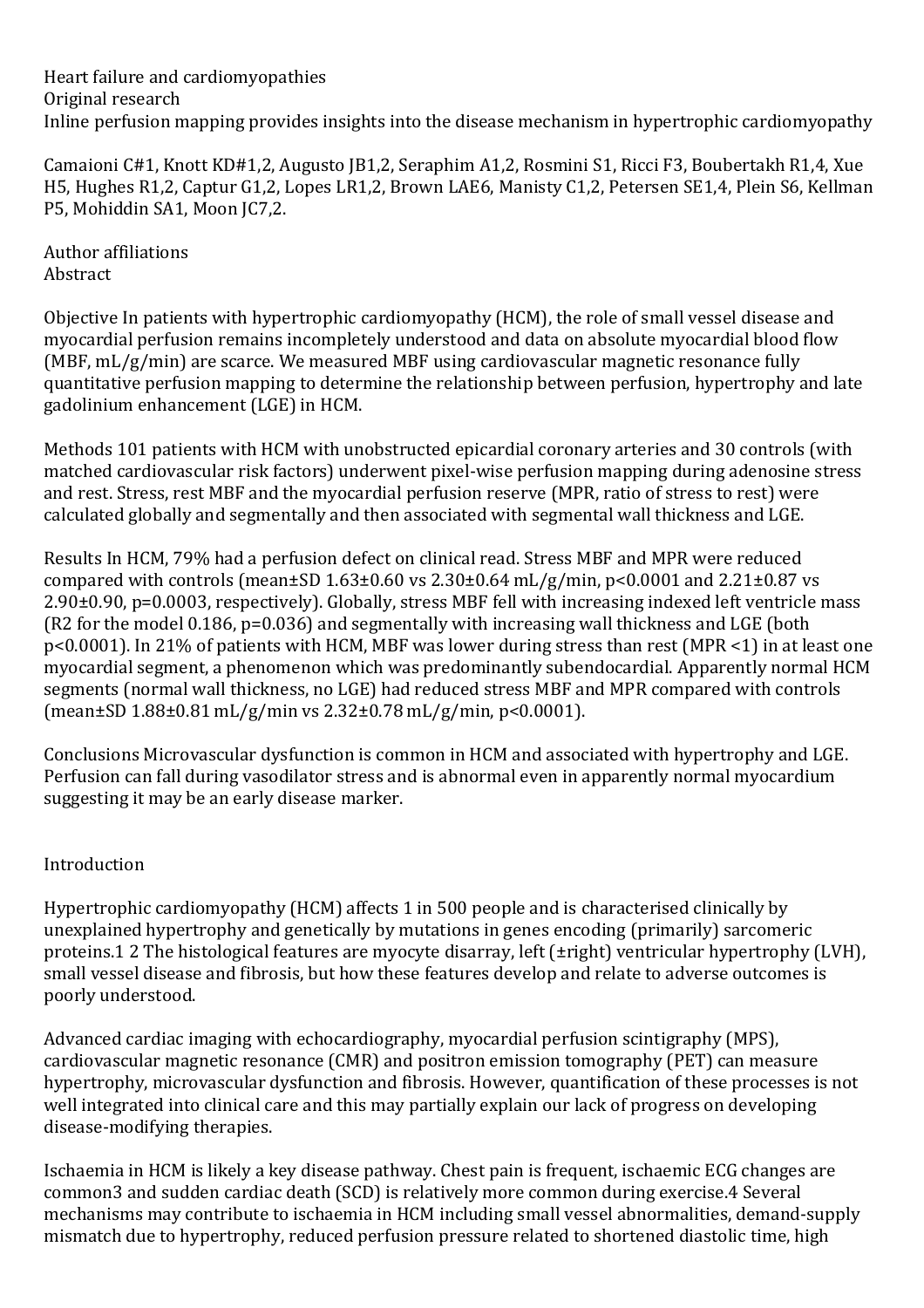diastolic pressure, left ventricular outflow tract (LVOT) obstruction and possibly myocardial bridging.5– 8

Microvascular dysfunction in HCM was first studied by nuclear medicine techniques, demonstrating perfusion impairment even in apparently minimally affected segments,9 with ischaemia correlating with hypertrophy and poor outcomes.10 11 CMR has demonstrated evidence of coronary microvascular flow impairment,12 finding inverse correlations between perfusion and both hypertrophy and fibrosis.13 14 However, the quantification techniques used in these studies have been highly labour intensive in terms of both image acquisition and analysis. Consequently, quantitative perfusion has been less actively explored than scar as a candidate risk factor for SCD and has been outside of the realm of clinical care.

Recent advances in CMR perfusion mapping now permit high-resolution, pixel-wise myocardial blood flow (MBF) quantification automatically and inline at the scanner (figures 1 and 2) 15 using the Gadgetron software framework.16 In suspected ischaemic heart disease the technique has been validated using PET, angiography and invasive fractional flow reserve (FFR).17–19 Perfusion mapping has also provided insights into the disease process in Fabry disease.20 CMR has further advantages as it does not use ionising radiation, has higher spatial resolution than other imaging modalities and is becoming more widely available.

Perfusion maps. Base, mid and apical left ventricular slices (left to right) at peak stress (top) and rest (bottom) in a patient with apical hypertrophic cardiomyopathy. During stress, a circumferential mid to apical perfusion defect is observed, more severe at the apex, particularly in the endocardial layer where the stress myocardial blood flow (MBF) is lower than the rest. Stress MBF values: basal 1.51 mL/g/min, mid-ventricular 0.82 mL/g/min and apical 0.53 mL/g/min. Rest MBF values: basal 0.93 mL/g/min, midventricular 0.79 mL/g/min and apical 0.77 mL/g/min.

Stress perfusion maps and raw perfusion images. Example of a set of perfusion maps (A) and raw perfusion images (B) from a patient with hypertrophic cardiomyopathy. The perfusion defect is appreciated on visual read but the full extent of hypoperfusion is more readily seen on the perfusion maps. Global stress myocardial blood flow (MBF) is 1.38 mL/g/min.

We sought to retrospectively quantify myocardial perfusion in clinically referred patients with HCM to better understand the relationship between perfusion, hypertrophy and LGE in the disease process. We hypothesised that perfusion in HCM would be related to markers of disease severity such as hypertrophy and LGE and that impaired perfusion may precede hypertrophy in some myocardial segments suggesting it is an early marker of disease.

#### Methods Study design and population

Patients with HCM referred for stress CMR as part of standard clinical care at Barts Heart Centre (London, UK) were enrolled between June 2016 and June 2019. The diagnosis of HCM had been made previously based on conventional diagnostic criteria according to the European Society of Cardiology guidelines.2 Patients were excluded if the they had epicardial coronary artery disease, defined as >50% diameter stenosis in a major coronary artery, by either invasive coronary angiography (56%) or CT (44%) within 3 months of CMR and compared with age, gender, body surface area (BSA) and cardiovascular risk factor matched controls.

Controls included a matched chest pain cohort referred for perfusion CMR. These were patients referred with cardiovascular risk factors (excluding history of myocardial infarction) and atypical chest but otherwise normal CMR (normal structure, function, no perfusion defect and no LGE). This cohort was used to control for other risk factors of microvascular dysfunction which might impair perfusion in patients with HCM independent of the HCM disease process. Study exclusion criteria were contraindications to CMR, adenosine or gadolinium. This study was performed in accordance with the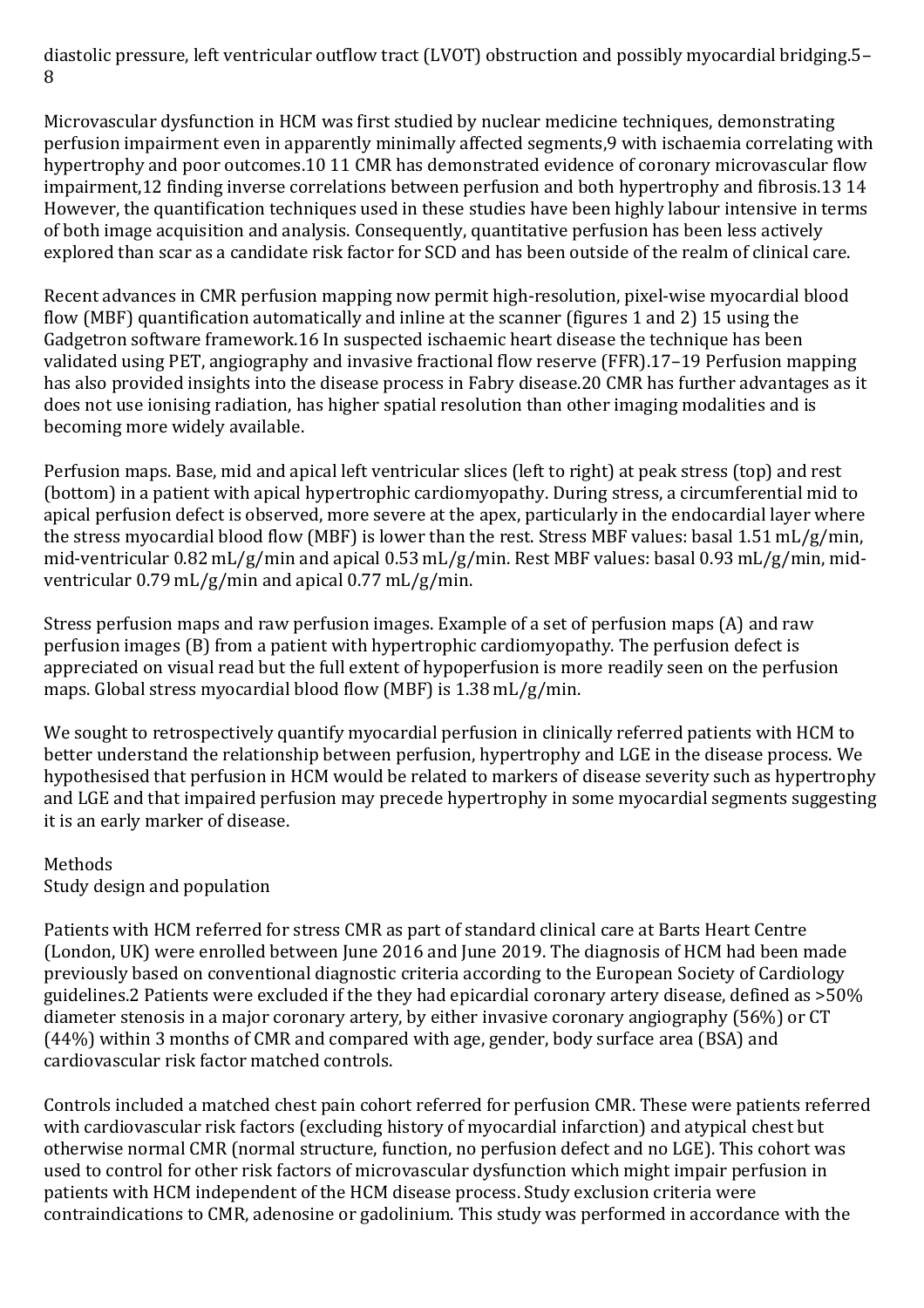principles of the Declaration of Helsinki and all participants gave written informed consent (217 671 and/or 14/EE/0007).

# Image acquisition

CMR was performed using either a Magnetom Aera 1.5T or Prisma 3.0T system (Siemens Healthineers, Erlangen, Germany). A standard CMR protocol was used including cine images, stress and rest perfusion and late gadolinium enhancement.21 All subjects abstained from caffeine for at least 12 hours. Adenosine was infused for 4 min at 140 µg/kg/min (increased to 175 µg/kg/min if there was no heart rate response and symptoms). At peak vasodilator stress a gadolinium-based contrast agent (Dotarem, Guerbet, Paris, France) was injected at a dose of 0.05 mmol/kg at a rate of 4 mL/s. Three short axis slices (base, mid and apex) were acquired during the first pass of contrast (60 measurements). The acquisition was repeated at rest, with the short axis cine stack acquired between stress and rest.

Perfusion mapping was performed automatically and inline as previously described.15 In brief, this was a single-bolus, dual-sequence technique with a balanced steady-state free precession (bSSFP) pulse sequence readout. LGE images were acquired in long axis and short axis using a free-breathing bright blood single-shot bSSFP sequence with phase-sensitive inversion recovery reconstruction and motion correction. Sequence details are provided in the supplementary appendix. Image analysis

Offline analysis was performed using commercial software (cvi42, Circle Cardiovascular Imaging, Canada). The raw perfusion images were scored for the presence or absence of visual perfusion defects. Cine images, LGE and perfusion maps were analysed globally and segmentally according to the American Heart Association (AHA) 17 segment model (minus the apical cap, figure 3).21 The maximum enddiastolic wall thickness (excluding papillary muscles) was determined per segment and the maximum wall thickness globally listed. LGE was quantified using the 5 SD technique, where each slice is manually contoured and a region of interest is drawn in the 'remote' myocardium. The amount of LGE was calculated per segment and globally. Subsequently, each segment was scored as having visually confluent, diffuse or no LGE. Global (average across all pixels throughout the myocardium) and segmental MBFs (average of all pixels within each segment) were calculated inline from the perfusion maps (where each pixel encodes MBFs in mL/g/min). For each slice, the endocardial and epicardial borders were contoured automatically using a machine learning approach (figure 4). The myocardial perfusion reserve (MPR) was calculated as the ratio of stress to rest MBF. Each segment was also divided into endocardial (inner 50%) and epicardial (outer 50%) regions. Each component of the analysis was performed by two independent observers blinded to other CMR parameters.

Image analysis. Correlation among stress myocardial blood flow (MBF; A–D), rest MBF (E–H), wall thickness (WT) (I–L) and late gadolinium enhancement (LGE) (M–P). Each row shows a short-axis view (from left, base-mid-apex) and the corresponding 16 segment bullseye. Values are expressed using a specific colour look-up table for MBF (D, H), WT (L) and LGE where value is percentage of enhanced pixels per segment (P).

Perfusion map automatic segmentation using machine learning. Basal, mid and apical (left to right) short-axis left ventricular (LV) slices demonstrating automatic segmentation using machine learning. The yellow segments are the starting point for each slice (ie, segments 1, 7, 13) and the green segments are the second segment in each slice, allowing easy quality control. The remaining segments are contoured red.

# Statistical analysis

Statistical analysis was performed using SPSS (V.25, IBM). Categorical data were presented as frequencies and percentage, continuous as mean±SD or median and IQR as per normality. The Student's t-test was used for parametric data, Mann-Whitney U test for non-parametric and χ2 for categorical variables. Regression analysis was used to determine the factors associated with perfusion in the HCM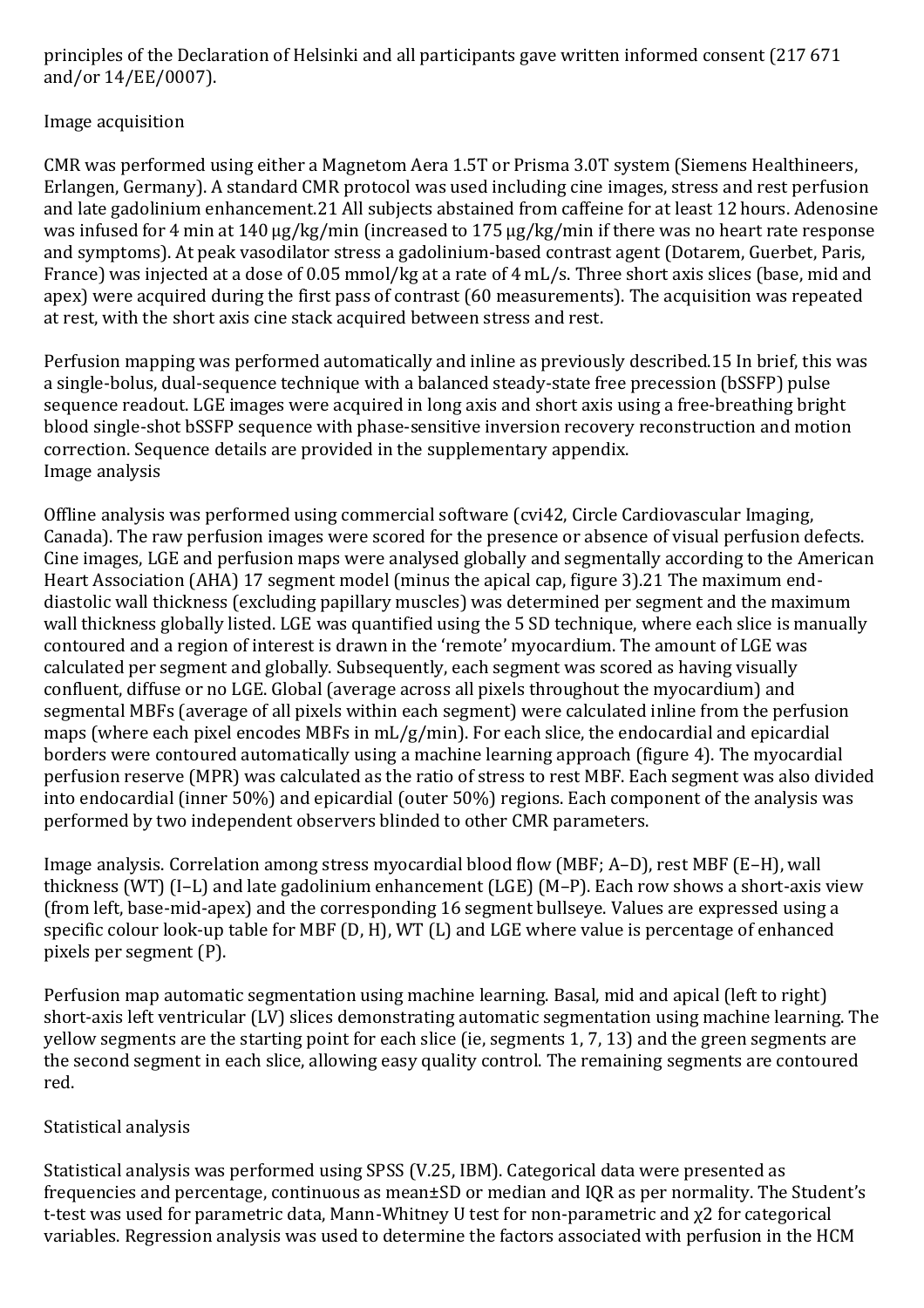subjects. The analysis was performed on both a global (subject level) and segmental level (where the effect of wall thickness and LGE on perfusion was assessed on a segment basis). A mixed effects linear regression model was used at the segmental level to control for within-subject dependency (subjects included as the random effect). Results Population

In total, 101 patients with HCM (male 82%, mean age 49.7±12.1) and 30 patient controls (male 77%, mean age 51.5±14.1, p=0.60 and p=0.48, respectively). The HCM clinical phenotype was asymmetric septal hypertrophy in 80 (79.2%), concentric in 13 (12.9%) and apical or apical predominant in 8 (7.9%). No patient had undergone septal reduction therapy (myectomy or alcohol ablation) and no patients had a cardiac implantable electronic device. Seventy-one patients (70.3%) were scanned at 1.5T and 30 (29.7%) were scanned at 3.0T.

Compared with the control cohort, the patients with HCM had higher indexed left ventricle (LV) mass, maximum wall thickness and ejection fraction (EF) (table 1). There was no difference in end-diastolic volume (EDV). Forty-nine patients with HCM had LGE (48.5%) and there were perfusion defects in 79 (78.2%) on clinical read. In the HCM group, LVOT obstruction was present under scanning conditions in 17 (16.8%).

## Quantitative perfusion analysis

Global stress MBF and global MPR were lower in HCM than controls (MBF 1.63±0.60 mL/g/min vs 2.30±0.64 mL/g/min, p<0.001; MPR 2.21±0.87 vs 2.90±0.90, p<0.001) with no difference at rest (0.79±0.24 and 0.82±0.24, p=0.47) (figure 5). Although 78% of patients with HCM had a perfusion defect on visual analysis, there was no difference between the global stress MBF of those with a perfusion defect and those with no perfusion defect (1.61±0.59 mL/g/min vs 1.70±0.66 mL/g/min, p=0.522). There was no difference in global perfusion in patients scanned at 1.5T vs 3T (1.61 mL/g/min vs 1.68 mL/g/min, respectively, p=0.552).

Global perfusion analysis. Differences in stress mean myocardial blood flow (MBF, blue), myocardial perfusion reserve (MPR, red) and rest MBF (green) between patients with hypertrophic cardiomyopathy (HCM) and controls. The bars display the 95% CIs. Stress MBF and MPR were lower in HCM than controls  $(1.63\pm0.60 \text{ vs } 2.30\pm0.64 \text{ mL/g/min}$  and  $2.21\pm0.87 \text{ vs } 2.90\pm0.90$ , respectively, both p<0.0001). There was no difference in rest MBF (0.79±0.24 and 0.82±0.24, respectively, p=0.47).

In HCM, stress MBF was lower in the subendocardium versus subepicardium (1.38±0.57 mL/g/min vs 2.32±0.97 mL/g/min, p<0.001), but rest not significantly different (figures 1 and 2). This stress developed transmural gradient also occurred in controls (2.20±0.61 mL/g/min vs 3.24±0.94 mL/g/min, p<0.001).

A multivariate linear regression analysis was performed to see the factors contributing to perfusion in patients with HCM on a global (whole heart) basis. Included in the regression were demographic factors (age, sex), comorbidities (hypertension, diabetes mellitus and dyslipidaemia) and CMR parameters (total LGE, EDV and mass indexed for BSA and EF). Of these, only increasing indexed LV mass was the only factor associated with reduced perfusion (R2 for the model 0.186, p=0.036, table 2) suggesting that reduced perfusion is mainly independent of currently measured parameters.

Multiple linear regression model for the dependent variable global stress myocardial blood flow (MBF). Global stress MBF was independently influenced by indexed left ventricle (LV) mass

Analysis was also performed for each myocardial segment. On a per-segment basis, the parameters influencing stress MBF were determined using a multivariable linear regression model taking account within subject dependency. Both the percentage of myocardial late enhancement and wall thickness were associated with impaired MBF per segment (p<0.001 for both, table 3). A further segmental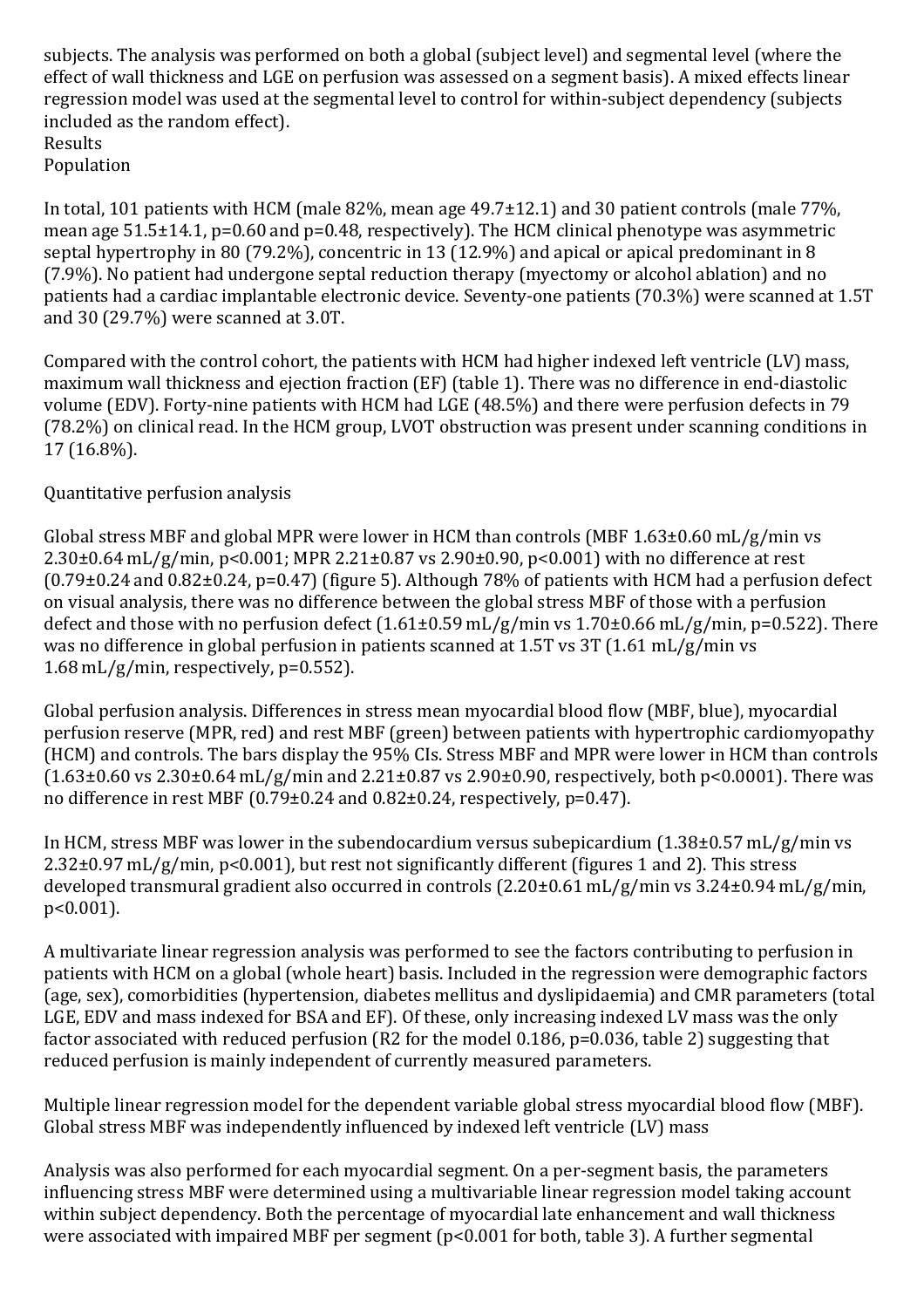analysis was performed comparing stress MBF in apparently 'normal' segments in the HCM cohort to the control group. When only LGE-free segments with a wall thickness <11 mm were compared with controls, the stress MBF remained significantly lower (1.88±0.81 mL/g/min vs 2.32±0.78 mL/g/min, p<0.001).

Mixed effects linear regression model, controlling for within-subject dependency, for the dependent variable segmental stress myocardial blood flow (MBF)

In HCM, stress flow paradoxically lower than rest (MPR <1) was observed in at least one AHA segment in 21 patients (21%) (example in figure 1). The finding was more common with increasing wall thickness and LGE (only 1.8% of segments with MPR <1 had normal wall thickness and no LGE). An MPR <1 was mainly a subendocardial phenomenon (subendocardial, transmural, subepicardial: 16.3%, 5.6% and 4.7% of segments) meaning a subendocardial MPR <1 occurred in at least one segment in 43 (42.6%) patients.

Segments with visually confluent LGE had a mean stress MBF 1.31 mL/g/min, segments with diffuse LGE 1.38 mL/g/min, segments with LVH but no LGE 1.48 mL/g/min and segments with no LGE or LVH 1.88 mL/g/min. There was no significant difference in the stress MBF of confluent versus diffuse LGE (p=0.352). Confluent LGE had lower stress MBF than LVH segments without LGE (p=0.015) but this did not reach significance for diffuse LGE (p=0.054). **Discussion** 

In this largest quantitative CMR perfusion study published in HCM to date, we have shown that microvascular dysfunction is common and somewhat underappreciated in HCM with 78% of patients having perfusion defects on clinical read. Also, global MBF was low throughout the population. The perfusion abnormalities are not explained by epicardial coronary disease or conventional cardiovascular risk factors, and only partly explained by LGE and hypertrophy, occurring even in the absence of both. Stress MBF is however lowest in the most hypertrophied and fibrotic segments and perfusion can actually fall during stress (giving an MPR <1). This was a relatively common finding, with over one-fifth of patients having at least one myocardial segment with a lower stress blood flow.

Our results support the previous literature of perfusion in HCM using different modalities over decades.9 11–14 22–24 Initial (non-quantitative) assessment was performed using MPS. O'Gara et al in 1987 found visual stress-induced perfusion defects in 41/72 (57%) patients with HCM.25 The perfusion defects seen were independent of patients' symptoms. Furthermore, visual perfusion defects have been shown to be associated with an abnormal blood pressure response to exercise26 and to improve with medical therapy with verapamil.27 In our study, the per cent of patients with perfusion defect was higher than this at 78%. This may reflect improvements in sensitivity in detection of perfusion defects using latest CMR technology or the fact that this was a clinically referred patient population.

Quantitative perfusion using PET has also investigated MBF in HCM. Camici et al investigated 23 patients with HCM and found that they had impaired perfusion reserve compared with a comparator cohort, even in the non-hypertrophied LV-free wall.9 There is also prognostic information encoded in MPR as determined by PET and those with impaired perfusion have worse outcomes.11

The evidence base for quantitative perfusion CMR is more limited but increasing in recent years. Petersen et al investigated 35 patients with HCM finding impairment in stress MBF correlating with fibrosis and wall thickness predominately affecting the subendocardium. These findings are consistent with what we have found. However, we additionally found that perfusion abnormalities could even be present in segments that were non-hypertrophied and contained no LGE.12 13 To our knowledge, this is the largest CMR quantitative perfusion study, with prior cohorts including 30–40 patients and similar to the largest quantitative PET study of 100 patients.28

Ismail et al investigated 35 patients with HCM using a pixel-wise quantification approach with similar findings.13 As well as being a larger cohort, perfusion techniques have developed, here using the single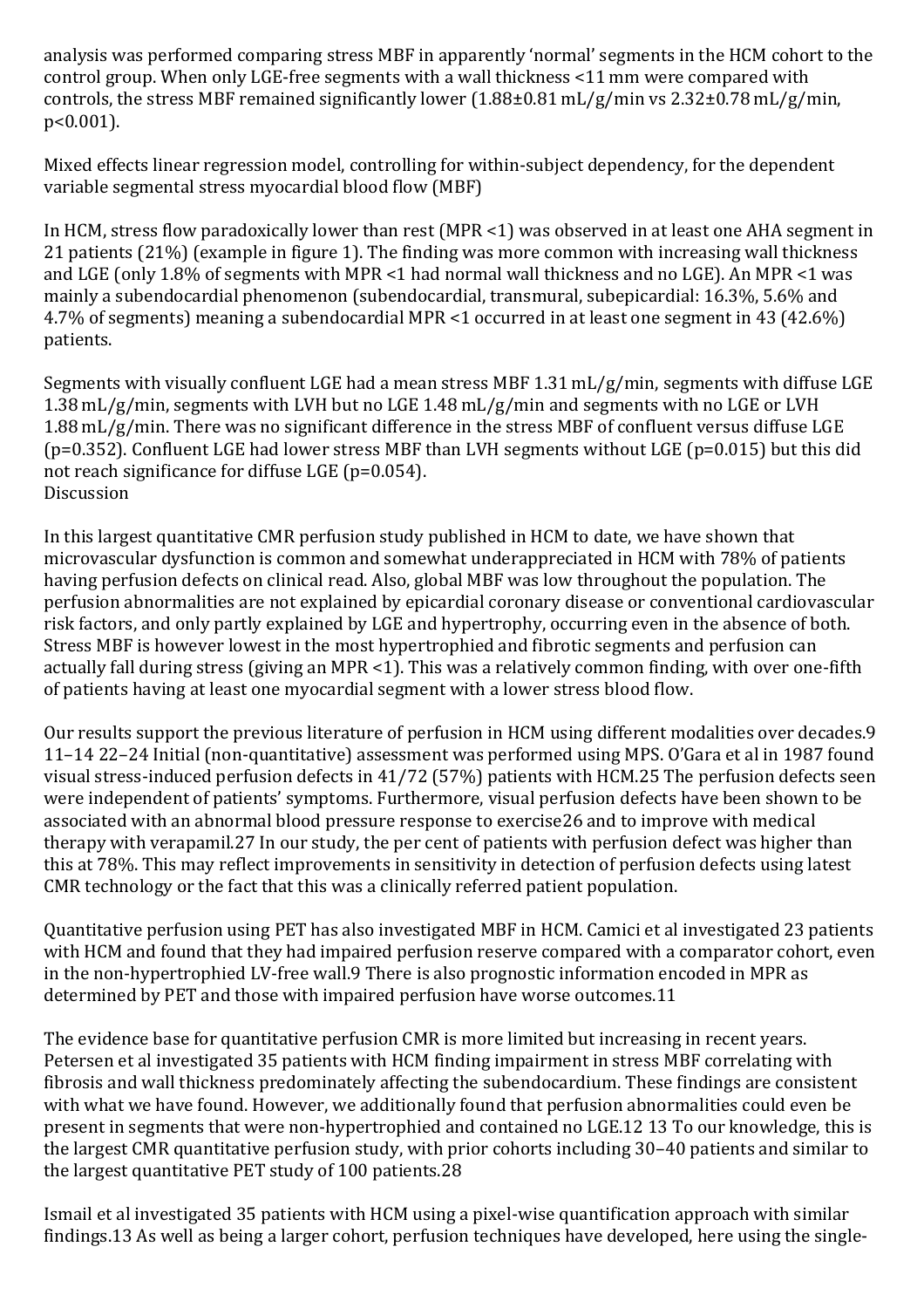bolus, dual-sequence approach to overcome arterial input function clipping, automated motion correction requiring no uncomfortable breath holds, inline map reconstruction and automated flow quantification (within 30 s) with no user input for global, regional or subsegmental flow data extraction.15 Other small HCM cohorts have used either semiquantitative or the dual-sequence approach with broadly consistent results.14 24 We found an inverse correlation between MPR or stress MBF and both wall thickness and LGE. However, these associations were relatively modest, and even myocardial segments without LVH or LGE had impaired perfusion, suggesting that microvascular dysfunction is substantially independent of macroscopic scar and hypertrophy, and may be an important marker in early HCM. There have been pathological studies looking at ischaemia in HCM. Basso et al looked at 19 patients with HCM with SCD.29 They found abnormal intramural small vessels in the myocardium and evidence of all stages of ischaemia from acute to chronic appearances even in the absence of epicardial coronary artery disease, and postulated that HCM replacement fibrosis is triggered by myocardial ischaemia with combination of disarray and ischaemia being the arrhythmic substrate. In another autopsy study of 72 patients Varnava et al found a poor correlation between small vessel disease and LVH and there was evidence of small vessel disease even in children.5

A striking finding was that stress flow in HCM could be paradoxically lower than rest in HCM. A perfusion reserve <1 has previously been observed and thought to be related exclusively to scar14 or modelling artefact. Here, it mostly occurred in the endocardial layer (16.3% of all myocardial segments) and was associated with increased LGE and wall thickness. However, LGE and hypertrophy cannot fully explain the phenomenon and a small per cent (1.8% transmural or 6.9% subendocardial segments) of this MPR <1 segment was free from LGE and LVH. There are multiple possible explanations for perfusion falling during vasodilator stress. Macroscopic steal appears unlikely as the areas of hypoperfusion are large but microscopic steal remains possible. Another explanation would be an altered myocardial vasomotor response to adenosine in HCM. The vascular response to adenosine is organ specific (eg, splenic vasoconstriction, myocardial vasodilatation) and modification of the myocardium in disease could play a role. Another possibility would include a mechanical explanation with prolonged regional systole and altered myocardial mechanics secondary to a vasodilatation-induced tachycardia inducing perfusion defects.7

In this study we have demonstrated a transmural perfusion gradient in subjects at stress, where the subendocardial perfusion is reduced relative to the subepicardium. This is consistent with previous microsphere studies using animal models30 31 and CMR studies in health and disease.32 33 In contrast, PET studies have suggested that at stress the subendocardium is more highly perfused than the subepicardium.34 35 Possible explanations include differences in the spatial resolution of the techniques or other method-specific factors which influence the perfusion data for PET and CMR.

Our study is limited by the fact that our patient population was clinically referred for scans which may put them into a higher risk category. Additionally, all were recruited from a tertiary centre that includes specialist cardiomyopathy services. Similar to other studies, there was no tissue correlation and our cohort was not designed for prognostic endpoints. Vasodilator stress demonstrates areas of hypoperfusion and is one step remote from ischaemia but the link between these concepts has been made previously.

In conclusion, using fully quantitative CMR perfusion mapping incorporated into a clinical workflow, we have demonstrated the role of microvascular dysfunction in HCM and that while this is statistically strongly associated with regional hypertrophy and fibrosis, these processes explain only a small amount of myocardial stress blood flow heterogeneity. Flow was noted to actually fall during vasodilator stress and can be abnormal even in remote (no LVH, no LGE) myocardium suggesting microvascular dysfunction may occur early in phenotype development. CMR perfusion mapping is a useful new tool to investigate the pathophysiology of cardiomyopathy, making evaluating ischaemia a testable SCD risk factor and a potential therapeutic target. Key messages

What is already known on this subject?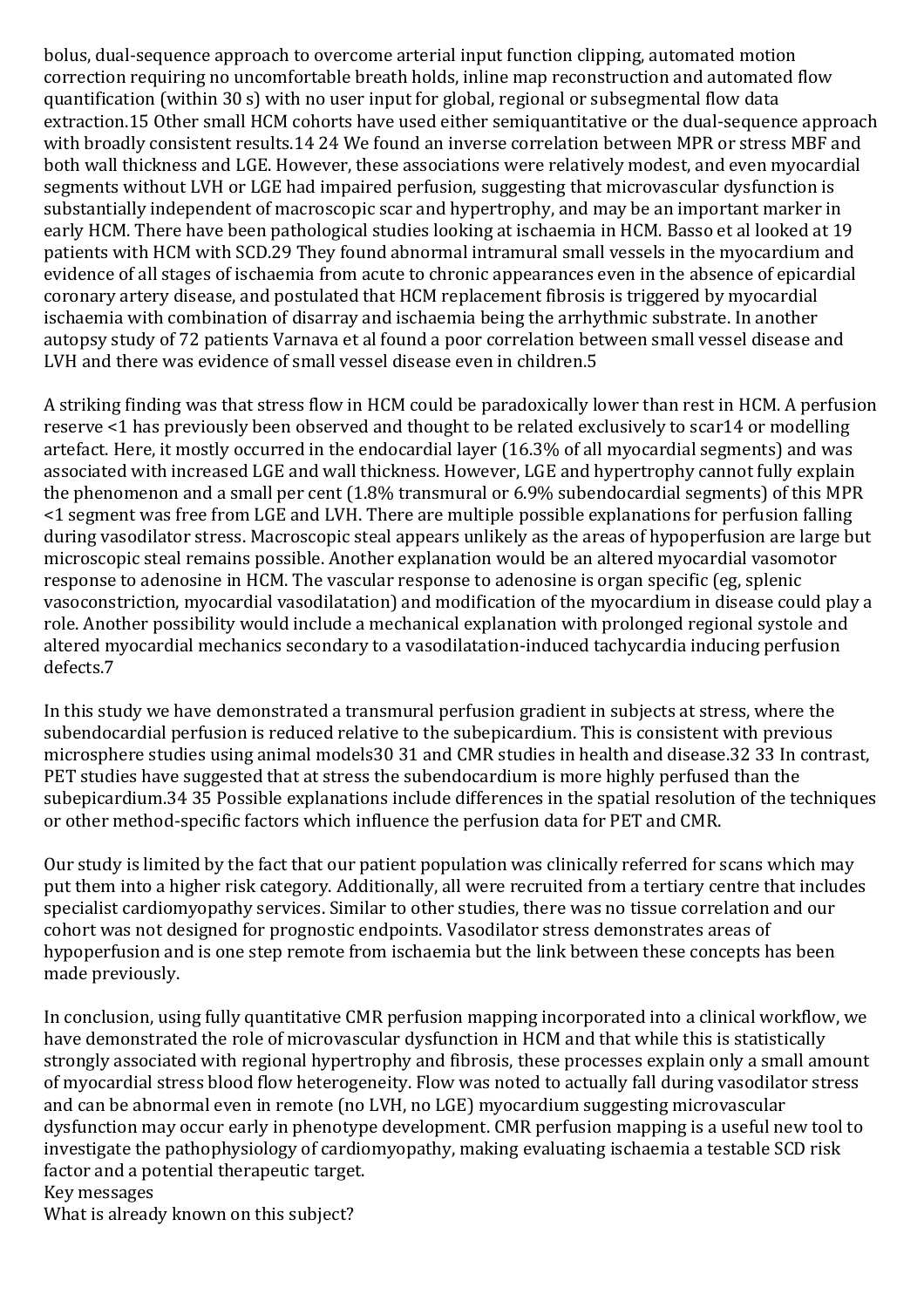Hypertrophic cardiomyopathy (HCM) is a common genetic cardiomyopathy in which there is myocyte disarray, left ventricular hypertrophy, small vessel disease and hypertrophy.

## What might this study add?

 This study has shown that microvascular dysfunction is common in HCM and worsens with increasing disease severity (hypertrophy and fibrosis). Perfusion can actually fall with vasodilator stress and can be abnormal even in apparently normal myocardium suggesting it may occur early in the disease process.

How might this impact on clinical practice?

 Quantitative perfusion cardiovascular magnetic resonance is becoming routine in clinical practice and may be useful in detecting early disease in HCM, could act as a testable risk factor for sudden cardiac death and be a potential therapeutic target.

### Acknowledgments

This work using the Barts BioResource forms part of the research areas contributing to the translational research portfolio of the Biomedical Research Centre at Barts which is supported and funded by the National Institute for Health Research. Similar Biomedical Research Centre support is via University College London Hospitals also funded by the National Institute for Health Research. References

#### ↵

 Alcalai R , Seidman JG , Seidman CE . Genetic basis of hypertrophic cardiomyopathy: from bench to the clinics. J Cardiovasc Electrophysiol 2008;19:104–10.doi:10.1111/j.1540-8167.2007.00965.x CrossRefPubMedWeb of ScienceGoogle Scholar

↵

 Elliott PM , Anastasakis A , Borger MA , et al . 2014 ESC guidelines on diagnosis and management of hypertrophic cardiomyopathy: the task force for the diagnosis and management of hypertrophic cardiomyopathy of the European Society of cardiology (ESC). Eur Heart J 2014;35:2733– 79.doi:10.1093/eurheartj/ehu284

CrossRefPubMedWeb of ScienceGoogle Scholar

### ↵

 Elliott PM , Kaski JC , Prasad K , et al . Chest pain during daily life in patients with hypertrophic cardiomyopathy: an ambulatory electrocardiographic study. Eur Heart J 1996;17:1056– 64.doi:10.1093/oxfordjournals.eurheartj.a015002

CrossRefPubMedWeb of ScienceGoogle Scholar

#### ↵

 Finocchiaro G , Papadakis M , Robertus J-L , et al . Etiology of sudden death in sports: insights from a United Kingdom regional registry. J Am Coll Cardiol 2016;67:2108–15.doi:10.1016/j.jacc.2016.02.062 FREE Full TextGoogle Scholar

↵

 Varnava AM , Elliott PM , Sharma S , et al . Hypertrophic cardiomyopathy: the interrelation of disarray, fibrosis, and small vessel disease. Heart 2000;84:476–82.doi:10.1136/heart.84.5.476 Abstract/FREE Full TextGoogle Scholar

↵

 Maron MS , Olivotto I , Maron BJ , et al . The case for myocardial ischemia in hypertrophic cardiomyopathy. J Am Coll Cardiol 2009;54:866–75.doi:10.1016/j.jacc.2009.04.072 FREE Full TextGoogle Scholar

↵

 Stephenson E , Monney P , Pugliese F , et al . Ineffective and prolonged apical contraction is associated with chest pain and ischaemia in apical hypertrophic cardiomyopathy. Int J Cardiol 2018;251:65–70.doi:10.1016/j.ijcard.2017.09.206

Google Scholar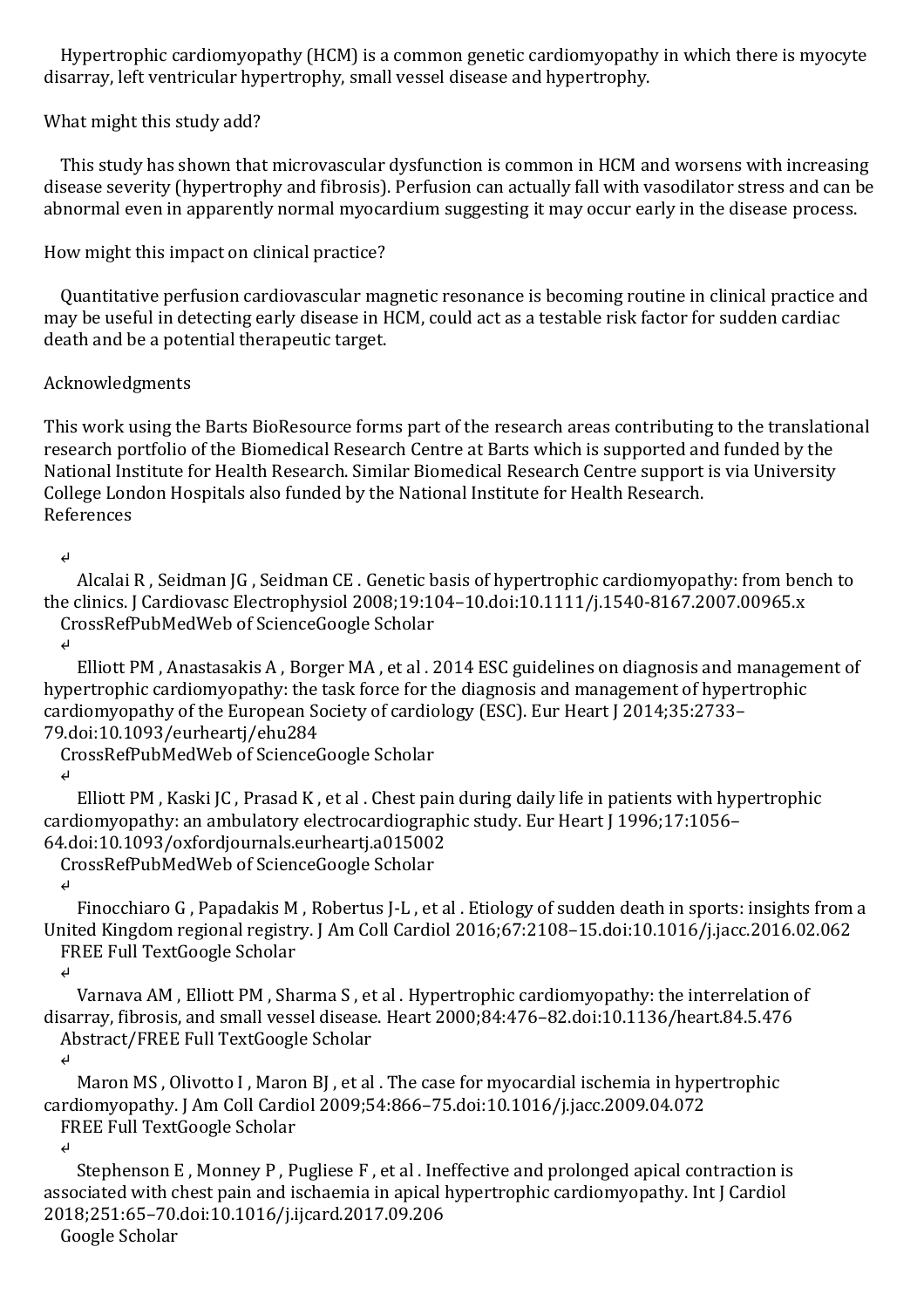↵

 Mohiddin SA , Begley D , Shih J , et al . Myocardial bridging does not predict sudden death in children with hypertrophic cardiomyopathy but is associated with more severe cardiac disease. J Am Coll Cardiol 2000;36:2270–8.doi:10.1016/S0735-1097(00)00987-6

FREE Full TextGoogle Scholar

↵

 Camici P , Chiriatti G , Lorenzoni R , et al . Coronary vasodilation is impaired in both hypertrophied and nonhypertrophied myocardium of patients with hypertrophic cardiomyopathy: a study with nitrogen-13 ammonia and positron emission tomography. J Am Coll Cardiol 1991;17:879– 86.doi:10.1016/0735-1097(91)90869-B

FREE Full TextGoogle Scholar

↵

 Yamada M et al . Dipyridamole stress thallium-201 perfusion abnormalities in patients with hypertrophic cardiomyopathy. Relationship to clinical presentation and outcome. Eur Heart J 1998;19:500–7.doi:10.1053/euhj.1997.0769

CrossRefPubMedWeb of ScienceGoogle Scholar

↵

 Cecchi F , Olivotto I , Gistri R , et al . Coronary microvascular dysfunction and prognosis in hypertrophic cardiomyopathy. N Engl J Med 2003;349:1027–35.doi:10.1056/NEJMoa025050 CrossRefPubMedWeb of ScienceGoogle Scholar

↵

 Petersen SE , Jerosch-Herold M , Hudsmith LE , et al . Evidence for microvascular dysfunction in hypertrophic cardiomyopathy: new insights from multiparametric magnetic resonance imaging. Circulation 2007;115:2418–25.

Abstract/FREE Full TextGoogle Scholar

↵

 Ismail TF , Hsu L-Y , Greve AM , et al . Coronary microvascular ischemia in hypertrophic cardiomyopathy - a pixel-wise quantitative cardiovascular magnetic resonance perfusion study. J Cardiovasc Magn Reson 2014;16.doi:10.1186/s12968-014-0049-1 Google Scholar

↵

 Villa ADM , Sammut E , Zarinabad N , et al . Microvascular ischemia in hypertrophic cardiomyopathy: new insights from high-resolution combined quantification of perfusion and late gadolinium enhancement. J Cardiovasc Magn Reson 2016;18.

Google Scholar

↵

 Kellman P , Hansen MS , Nielles-Vallespin S , et al . Myocardial perfusion cardiovascular magnetic resonance: optimized dual sequence and reconstruction for quantification. J Cardiovasc Magn Reson 2017;19.doi:10.1186/s12968-017-0355-5

Google Scholar

↵

 Hansen MS , Sørensen TS . Gadgetron: an open source framework for medical image reconstruction. Magn Reson Med 2013;69:1768–76.doi:10.1002/mrm.24389

CrossRefPubMedGoogle Scholar

↵

 Engblom H , Xue H , Akil S , et al . Fully quantitative cardiovascular magnetic resonance myocardial perfusion ready for clinical use: a comparison between cardiovascular magnetic resonance imaging and positron emission tomography. J Cardiovasc Magn Reson 2017;19.doi:10.1186/s12968-017-0388-9 Google Scholar

↵

 Knott KD , Camaioni C , Ramasamy A , et al . Quantitative myocardial perfusion in coronary artery disease: a perfusion mapping study. J Magn Reson Imaging 2019;50:756–62.doi:10.1002/jmri.26668 Google Scholar

↵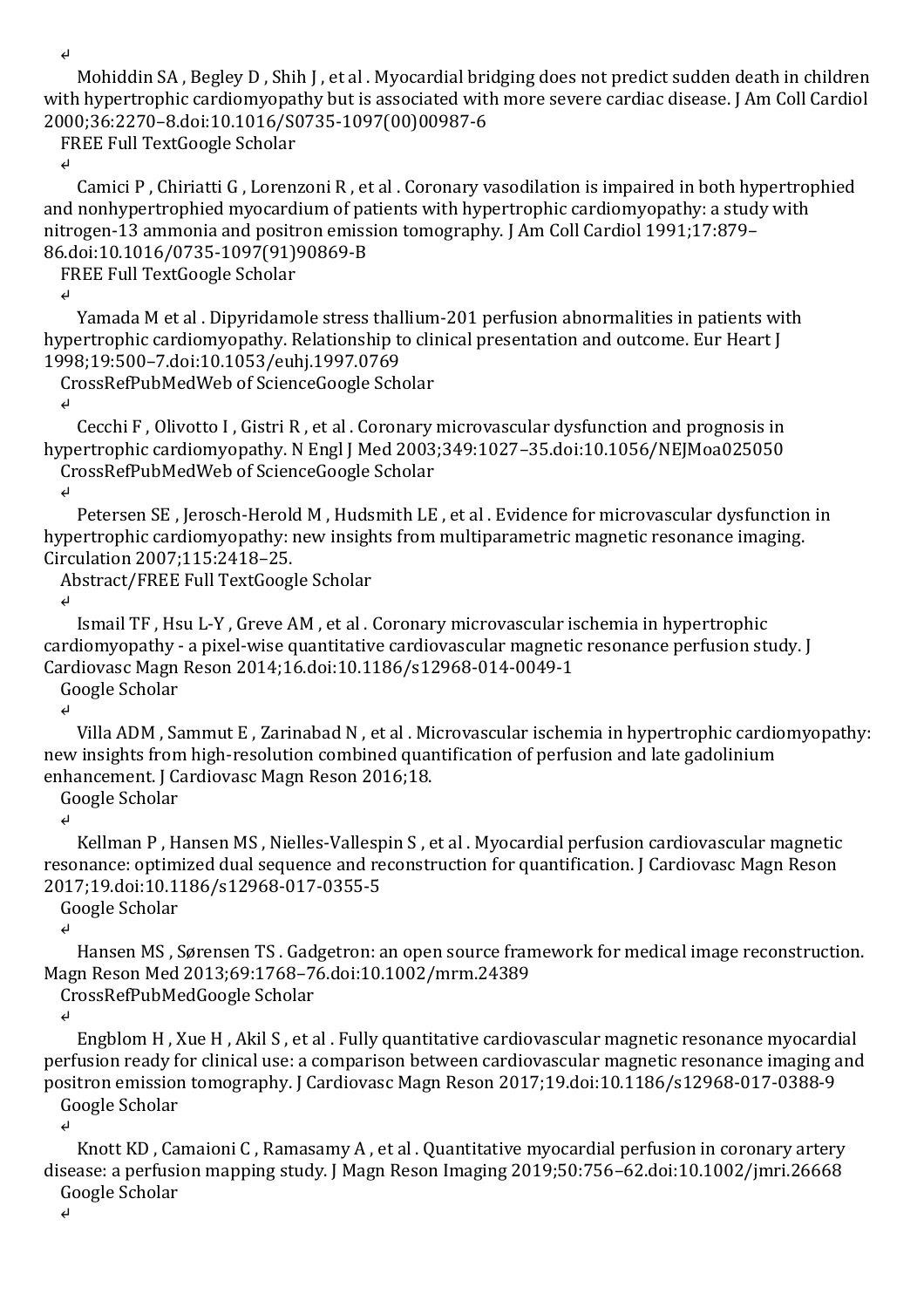Kotecha T , Martinez-Naharro A , Boldrini M , et al . Automated Pixel-Wise Quantitative Myocardial Perfusion Mapping by CMR to Detect Obstructive Coronary Artery Disease and Coronary Microvascular Dysfunction: Validation Against Invasive Coronary Physiology. JACC Cardiovasc Imaging 2019;12:1958– 69.doi:10.1016/j.jcmg.2018.12.022

Abstract/FREE Full TextGoogle Scholar

↵

 Knott KD , Augusto JB , Nordin S , et al . Quantitative myocardial perfusion in Fabry disease. Circ Cardiovasc Imaging 2019;12:e008872.doi:10.1161/CIRCIMAGING.119.008872 Google Scholar

↵

 Cerqueira MD , Weissman NJ , Dilsizian V , et al . Standardized myocardial segmentation and nomenclature for tomographic imaging of the heart. A statement for healthcare professionals from the cardiac imaging Committee of the Council on clinical cardiology of the American heart association. Int J Cardiovasc Imaging 2002;18:539–42.

PubMedWeb of ScienceGoogle Scholar

↵

 Sotgia B , Sciagrà R , Olivotto I , et al . Spatial relationship between coronary microvascular dysfunction and delayed contrast enhancement in patients with hypertrophic cardiomyopathy. J Nucl Med 2008;49:1090–6.doi:10.2967/jnumed.107.050138

Abstract/FREE Full TextGoogle Scholar

↵

 Yin L , Xu H-Y , Zheng S-S , et al . 3.0 T magnetic resonance myocardial perfusion imaging for semiquantitative evaluation of coronary microvascular dysfunction in hypertrophic cardiomyopathy. Int J Cardiovasc Imaging 2017;33:1949–59.doi:10.1007/s10554-017-1189-9

Google Scholar

↵

 Tezuka D , Kosuge H , Terashima M , et al . Myocardial perfusion reserve quantified by cardiac magnetic resonance imaging is associated with late gadolinium enhancement in hypertrophic cardiomyopathy. Heart Vessels 2018;33:513–20.doi:10.1007/s00380-017-1088-y Google Scholar

↵

 O'Gara PT , Bonow RO , Maron BJ , et al . Myocardial perfusion abnormalities in patients with hypertrophic cardiomyopathy: assessment with thallium-201 emission computed tomography. Circulation 1987;76:1214–23.doi:10.1161/01.CIR.76.6.1214

Abstract/FREE Full TextGoogle Scholar

↵

 Yoshida N , Ikeda H , Wada T , et al . Exercise-Induced abnormal blood pressure responses are related to subendocardial ischemia in hypertrophic cardiomyopathy. J Am Coll Cardiol 1998;32:1938– 42.doi:10.1016/S0735-1097(98)00498-7

FREE Full TextGoogle Scholar

↵

 Udelson JE , Bonow RO , O'Gara PT , et al . Verapamil prevents silent myocardial perfusion abnormalities during exercise in asymptomatic patients with hypertrophic cardiomyopathy. Circulation 1989;79:1052–60.doi:10.1161/01.CIR.79.5.1052

Abstract/FREE Full TextGoogle Scholar

↵

 Castagnoli H , Ferrantini C , Coppini R , et al . Role of quantitative myocardial positron emission tomography for risk stratification in patients with hypertrophic cardiomyopathy: a 2016 reappraisal. Eur J Nucl Med Mol Imaging 2016;43:2413–22.doi:10.1007/s00259-016-3465-7

Google Scholar

↵

 Basso C , Thiene G , Corrado D , et al . Hypertrophic cardiomyopathy and sudden death in the young: pathologic evidence of myocardial ischemia. Hum Pathol 2000;31:988–98.doi:10.1053/hupa.2000.16659 CrossRefPubMedWeb of ScienceGoogle Scholar

↵